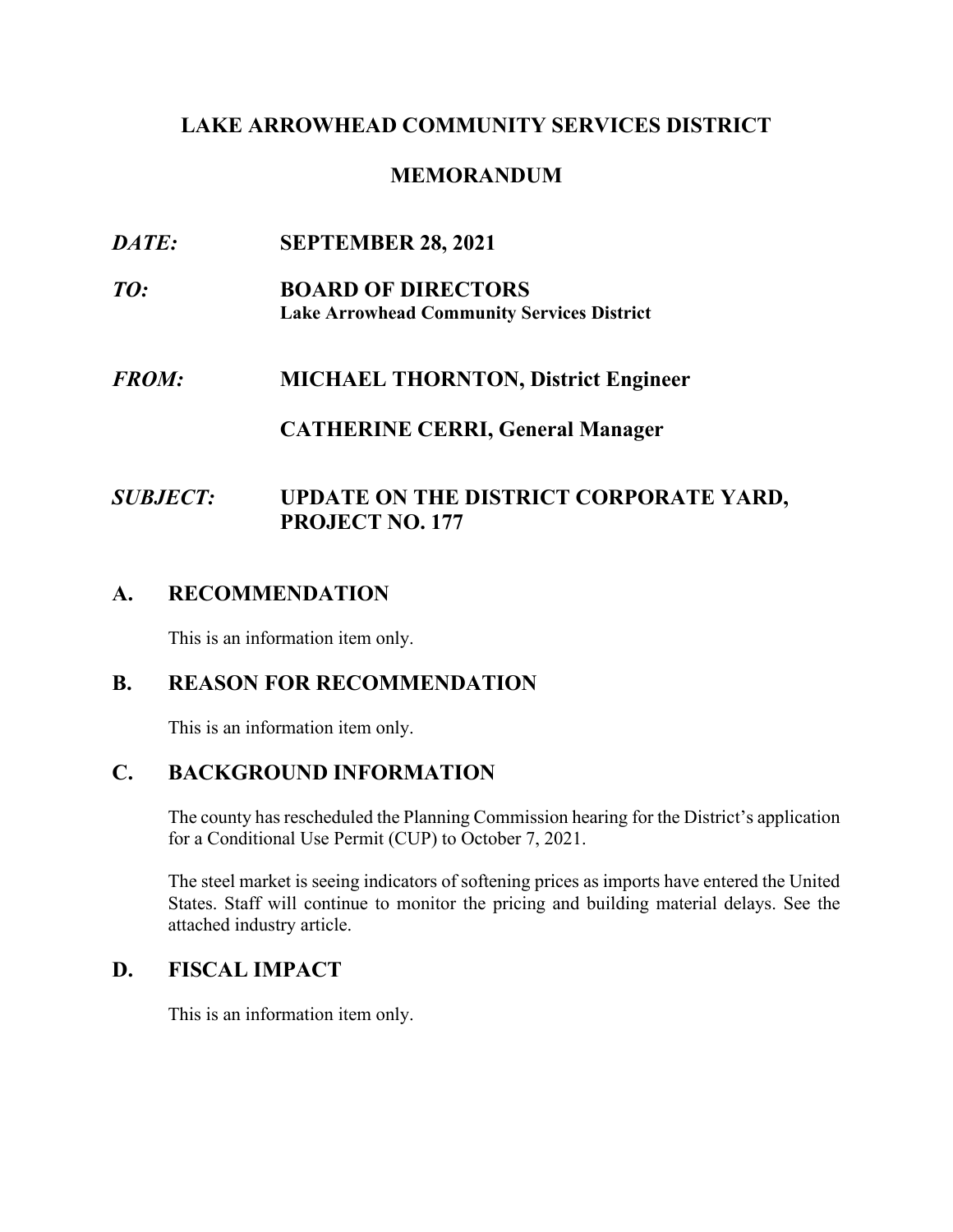# **E. ENVIRONMENTAL IMPACT**

In 2018, an Administrative Addendum to the Initial Study was prepared documenting the reduction in square footage from the Initial Study and Mitigated Negative Declaration prepared in 2007 under State Clearing House #2007091061.

## **F. ATTACHMENTS**

• Article: "Are record-high steel prices set to plunge?"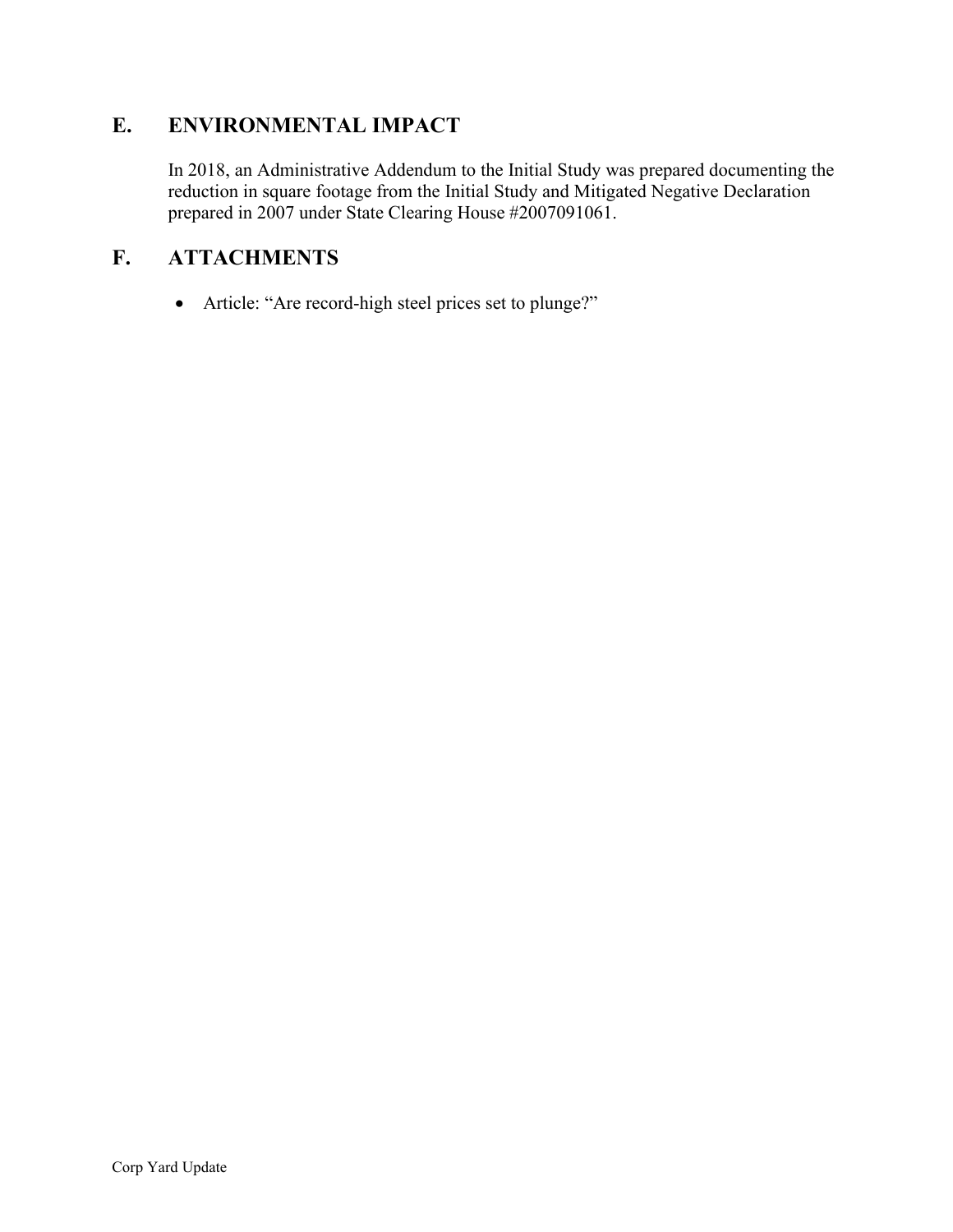# [https://www.thefabricator.com/thefabricator/blog/metalsmaterials/are](https://www.thefabricator.com/thefabricator/blog/metalsmaterials/are-record-high-steel-prices-set-to-plunge-1)[record-high-steel-prices-set-to-plunge-1](https://www.thefabricator.com/thefabricator/blog/metalsmaterials/are-record-high-steel-prices-set-to-plunge-1)

# **Are record-high steel prices set to plunge?**

Demand for material is weakening across the industry, and imports are hitting U.S. shores

- By [John Packard](https://www.thefabricator.com/author/john-packard) and Tim Triplett
- September 20, 2021

Steel prices are at or near a peak and [can be expected to moderate in the weeks](https://www.thefabricator.com/thefabricator/blog/metalsmaterials/what-if-steel-prices-dont-return-to-normal)  [and months ahead.](https://www.thefabricator.com/thefabricator/blog/metalsmaterials/what-if-steel-prices-dont-return-to-normal) Whether they will ease down gradually, giving the market a chance to adjust, or drop like a stone, giving the market a painful blow, remains to be seen.

[Steel Market Update](http://www.steelmarketupdate.com/) (SMU) checked the market on Sept. 13-14, and it showed a decline in hot-rolled steel prices for the first time in more than a year. It was only a \$5 dip to an average of \$1,950/ton (\$97.50/cwt), but it comes at a key moment: cold-rolled and coated products also are seeing flat or declining prices. It's clear that the market is changing.

Steel users think a decline in steel prices is near. SMU's mid-September survey of manufacturer and service center executives shows that 80% believe hot-rolled steel prices already have or will peak within \$50 of the current average sometime before the end of this year.

To put the historic steel price rise in perspective, hot-rolled has jumped on an almost weekly basis since bottoming out at just \$440/ton (\$22/cwt) in August 2020, as the economy struggled to recover from COVID-related shutdowns. Spurred on by trillions in government stimulus and vaccinations that allowed people to get back to work, the surging economy quadrupled steel prices over the past year to levels never seen before. Before the \$1,995/ton reported by SMU in September, the former high for hot-rolled coil was \$1,070/ton in summer 2008.

Some would argue that the steps taken by domestic mills to restrain supplies and keep prices elevated have opened them up to the emerging competition they now face from imports. Steel imports could finish the year up by 20% or more.

In a normal market, most buyers will tell you they favor domestic suppliers over foreign mills because of the shorter supply chain and the lower risk of logistical problems. There's also the motive of being patriotic and buying products made in the U.S. Steel buyers, however, appear to have gotten over that notion. Nearly two out of three respondents to SMU's poll said the reward of potentially hundreds in savings per ton is worth the risk inherent in ordering foreign steel.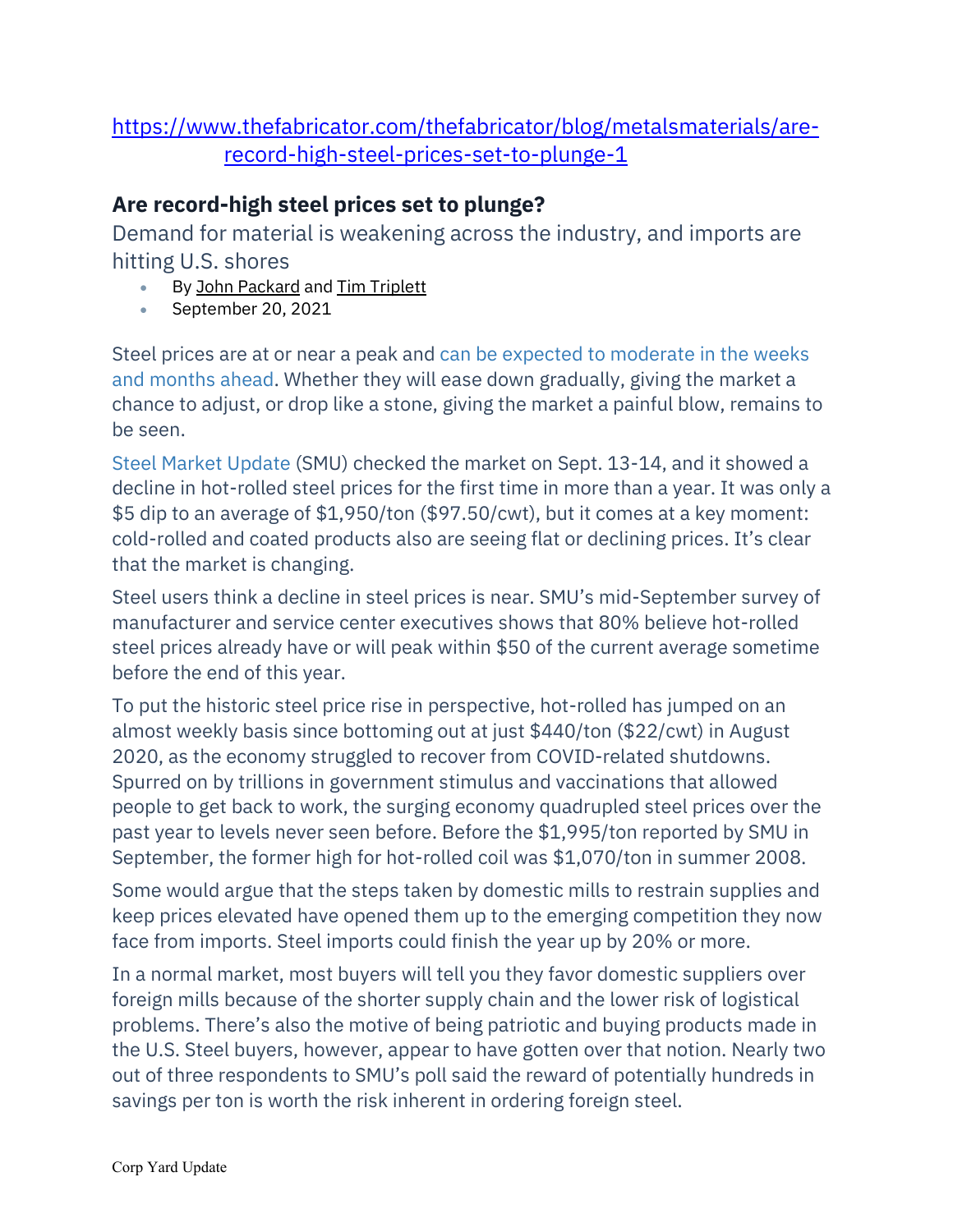SMU keeps a close eye on the lead times for delivery of spot orders from mills. Long lead times generally indicate that the mills are very busy processing orders. Busy mills with full order books can charge more for their products. In a normal market, a lead time of four to five weeks is common. At times this year, hot-rolled lead times approached 11 weeks, which helps to explain the record-high steel prices. Lead times began to shorten last month, though, with hot-rolled dipping below nine weeks for the first time since April. If that trend continues, it is a leading indicator of potentially lower prices.

 various mills in the fourth quarter will keep steel supplies tight in the near term. Analysts at CRU, SMU's parent company, think steel prices are overdue for a correction, possibly a sharp one and possibly soon. Abundant imports, which are as much as \$500/ton cheaper than domestic tags, are beginning to hit U.S. shores, helping to ease the supply tightness that has kept prices elevated. While steel demand is still very strong, it is rising at a slower rate. Service centers are beginning to report inventories that are balanced with outbound shipments, foretelling weaker demand from the distribution sector. Planned maintenance outages by However, slower seasonal demand and the irresistible bargain offered by imports will serve to quickly bring steel sheet prices more in line with global prices, CRU predicts.

With historic prices have come historic profits for steel producers and distributors. Industry sentiment, as measured by SMU, has never been more optimistic. SMU asked in its poll last month: How do you feel about your company's ability to be successful three to six months into the future? Nearly 80% view their prospects as good, if not excellent. SMU's Future Buyers Sentiment Index, measured as a threemonth moving average (see **Figure 1**), is at its highest level since February 2018 and up sharply from this time last year. What does this mean? Most buyers appear unconcerned about the big, sharp price correction that could be right around the corner.

# **What Is the Market Saying?**

Here is some recent feedback from executives of steel distribution and manufacturing companies:

- "Pricing is getting closer and closer to peaking, but we aren't there yet."
- • "In reality, prices peaked two months ago. They may tweak up or down a bit for trivial spot business, but for deals of any size, they peaked in late July."
- "Domestic mills will not allow any inventory build, so prices will remain high until imports flood the market and take the control away from the U.S. mills."